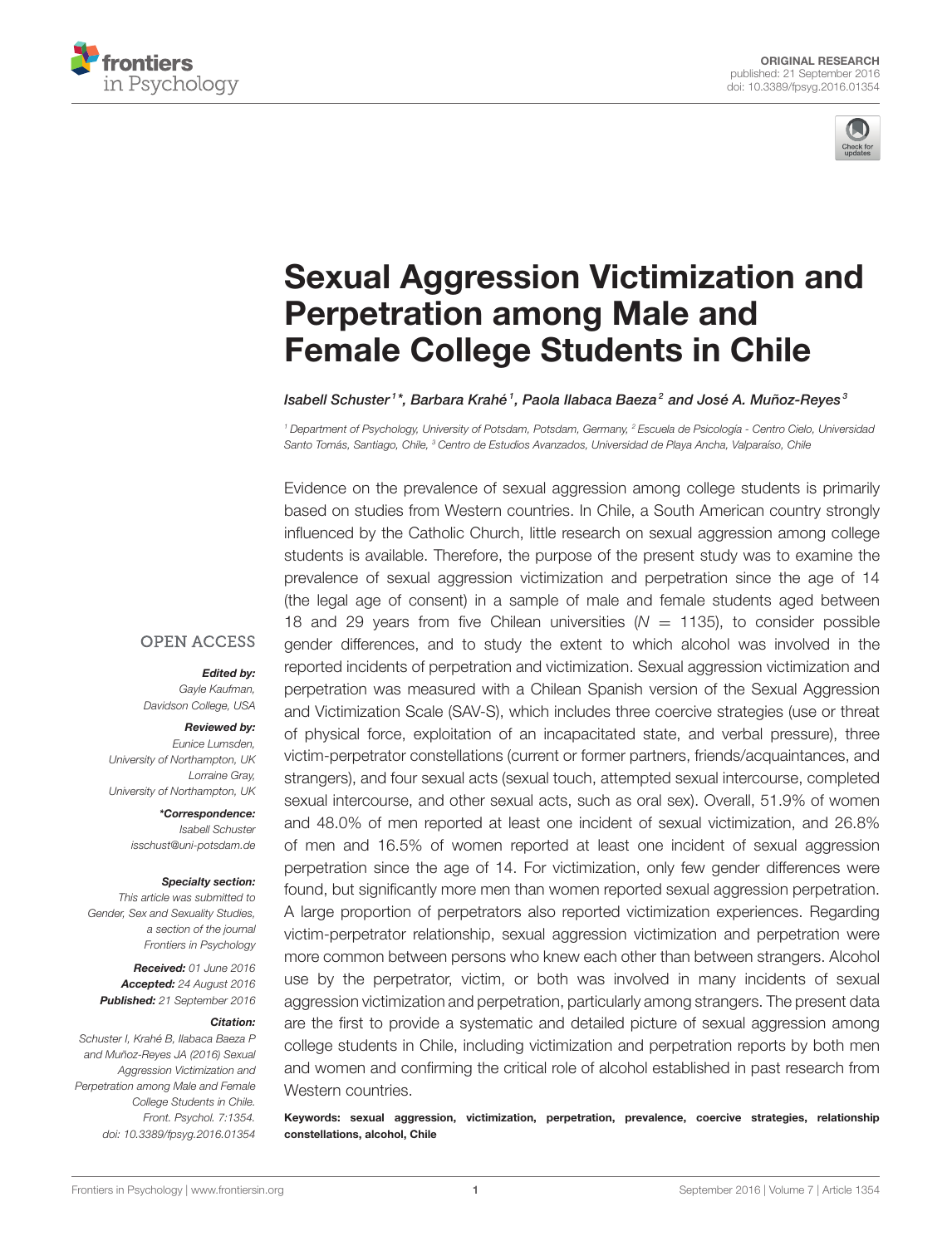# INTRODUCTION

Being forced to engage in unwanted sexual activities is a serious violation of the right to sexual self-determination. It is a major problem worldwide [\(WHO, 2013\)](#page-11-0), associated with a wide range of negative effects on survivors' wellbeing (Martin et al., [2011;](#page-10-0) [Choudhary et al., 2012\)](#page-9-0). Studies demonstrating the high prevalence of sexual aggression as reported by victims and perpetrators have been conducted primarily in Western countries [\(Fisher et al., 2010;](#page-9-1) [Krahé et al., 2014,](#page-10-1) for reviews). By comparison, little research is available on the problem of sexual aggression in developing countries. In Chile, one of the South American countries with the highest human development index [\(United Nations Development Programme, 2015\)](#page-11-1), research on sexual aggression victimization and perpetration is notably limited. To address this gap, the primary purpose of the present study was to investigate the prevalence of experiencing and engaging in sexual aggression in a sample of female and male college students in Chile. Additionally, the present study examined the role of alcohol in sexual aggression victimization and perpetration. We defined sexual aggression as behavior carried out with the intent or result of making another person engage in sexual activity despite his or her unwillingness to do so [\(Krahé et al., 2015\)](#page-10-2), considering different coercive strategies, victim-perpetrator relationship constellations, and sexual acts.

Since [Koss et al.'s \(1987\)](#page-10-3) groundbreaking research on sexual aggression among college students in the 1980s, many largescale studies, primarily from the United States, revealed high prevalence rates of sexual aggression. For instance, in the Campus Climate Survey on Sexual Assault and Sexual Misconduct that included 27 higher education institutions in the United States, 18.1% of female students and 4.2% of male students reported the experience of completed penetration or sexual touch through the use of physical force or incapacitation since entering college [\(Cantor et al., 2015\)](#page-9-2). In line with this finding, a large body of research has shown higher victimization rates for women than for men (e.g., [Black et al., 2011;](#page-9-3) [Williams et al., 2014\)](#page-11-2). At the same time, evidence is accumulating that men also experience sexual victimization to a substantial degree (e.g., [French et al.,](#page-9-4) [2015;](#page-9-4) [Krahé et al., 2015\)](#page-10-2).

Fewer studies have studied the prevalence of reported perpetration of sexually aggressive behavior, especially in community or college student samples. Recent studies from the U.S. found that about 30% of male college students reported some form of sexually aggressive behavior since adolescence [\(Swartout et al., 2015;](#page-10-4) [Dardis et al., 2016\)](#page-9-5). In a recent German study, the overall prevalence of male perpetration was lower, but still substantial with 13.2% [\(Krahé and Berger, 2013\)](#page-10-5). By comparison, perpetration rates are generally lower for women than for men (e.g., [Struckman-Johnson, 1988;](#page-10-6) [D'Abreu et al.,](#page-9-6) [2013;](#page-9-6) [Tomaszewska and Krahé, 2015\)](#page-10-7), but it is clear that sexually aggressive behavior is not limited to males. Comparing prevalence rates of both sexual aggression perpetration and victimization, many studies found a substantial gap, with higher prevalence rates for sexual victimization [\(Kolivas and Gross,](#page-10-8) [2007,](#page-10-8) for a review).

Although the majority of large-scale studies focused on female victims and male perpetrators (e.g., [WHO, 2013;](#page-11-0) Abrahams et al., [2014\)](#page-9-7), there is evidence to show that men may also be victims of sexual aggression [\(Peterson et al., 2011,](#page-10-9) for a review) and women may also be perpetrators [\(Fisher and Pina,](#page-9-8) [2013,](#page-9-8) for a review). In a cross-cultural study conducted in 10 European countries, college men and women reported sexual aggression victimization and perpetration since the legal age of consent in the respective country [\(Krahé et al., 2015\)](#page-10-2). The overall rates for sexual victimization were 32.2% for women and 27.1% for men. With respect to the perpetration of sexual aggression, the overall rates were 16.3% for men and 5.0% for women across all countries. These results challenge traditional stereotypes about sexual aggression with women as victims and men as perpetrators. Therefore, a gender-inclusive approach to sexual aggression is necessary to capture all facets of sexual aggression and provide support to both female and male victims [\(Turchik et al., 2016\)](#page-10-10).

Regarding the relationship constellation between victim and perpetrator, studies found consistently that sexual aggression more often involves victims and perpetrators known to each other than happening between complete strangers [\(Black et al.,](#page-9-3) [2011;](#page-9-3) [Lehrer et al., 2013a\)](#page-10-11). With respect to situational facilitators of sexual aggression, alcohol has been found to be involved in about half of all incidents of sexual assault (see [Abbey et al.,](#page-9-9) [2004,](#page-9-9) for a review), especially when victim and perpetrator are not well-acquainted [\(Ullman et al., 1999;](#page-10-12) [Abbey et al., 2003\)](#page-9-10). Alcohol increases the risk of both perpetration and victimization through its pharmacological effects by impairing information processing, such as attention to norms prohibiting the use of coercion or attention to danger signals. Alcohol also increases the risk of sexual aggression through its psychological effects, such as the activation of stereotyped beliefs about drinking alcohol as a cue indicating sexual availability and the risk of men overestimating women's sexual interest [\(Abbey et al.,](#page-9-9) [2004\)](#page-9-9).

# Sexual Aggression among College Students in Chile

As noted above, there is a large body of research on sexual aggression in Western countries, highlighting its prevalence and costs for individuals and society. By contrast, data from Chile on sexual aggression victimization and perpetration, particularly among young adults, is limited. In Chile, the Catholic Church is a strong source of influence on social norms and public policy, in particular referring to sexuality [\(Lehrer et al.,](#page-10-13) [2009;](#page-10-13) [Morán Faúndes, 2013\)](#page-10-14). For example, abortion is illegal under any circumstances, including incest or rape (Amnesty International, [2015\)](#page-9-11), and divorce, which was not legalized until 2004, is opposed by the Catholic Church [\(Blofield, 2006\)](#page-9-12). Despite this strong influence of the Catholic Church, norms and sexual life style of young adults have been changing over the last decades, which is reflected, for instance, in a younger age at sexual initiation [\(INJUV, 2013\)](#page-10-15) and a higher number of sexual partners among women [\(González et al., 2007\)](#page-9-13). These changes in sexual lifestyle make the study of sexual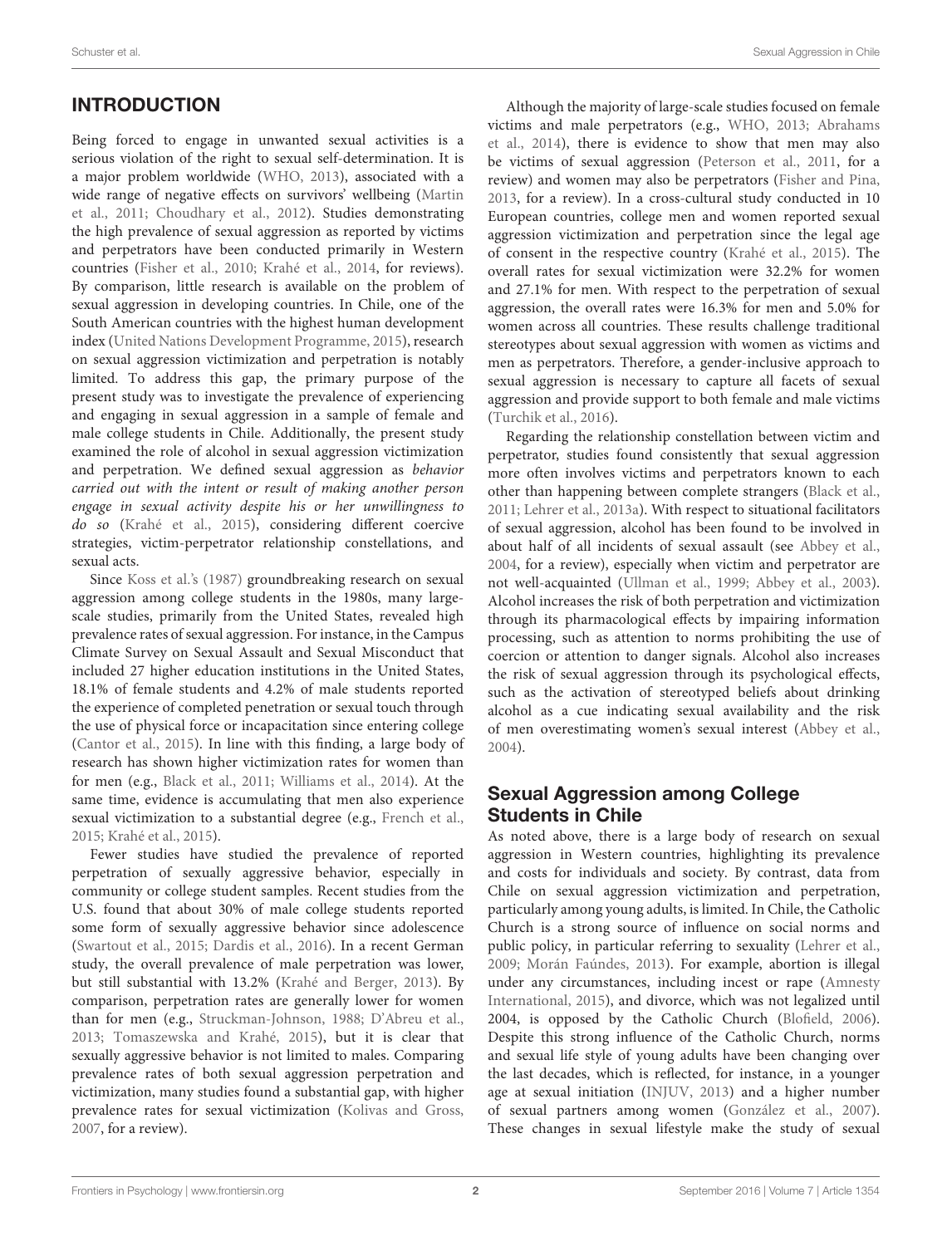aggression perpetration and victimization in Chile even more critical.

To date, there are three published data sets on sexual assault victimization among college students in Chile [\(Maida et al., 2003;](#page-10-16) [Lehrer et al., 2013a;](#page-10-11) [Ilabaca et al., 2015\)](#page-10-17), which produced similar prevalence rates. In a study conducted in Northern Chile, 28.7% of female and 17.6% of male participants reported at least one experience of sexual victimization [\(Ilabaca et al., 2015\)](#page-10-17). In a survey on college students' wellbeing in Santiago, 31% of women and 20% of men reported that they had been made to engage in unwanted sexual activities since the age of 14 [\(Lehrer et al.,](#page-10-11) [2013a\)](#page-10-11). The third study with fifth-year medical students from Santiago revealed a victimization rate during medical school of 26.4% across both gender groups (separate rates for men and women were not reported; [Maida et al., 2003\)](#page-10-16). All three studies only collected victimization reports.

Although the three data sets have yielded important information about the prevalence of sexual victimization in college student samples, the current state of knowledge about sexual aggression in Chile remains limited in several respects. First, no studies are available that obtained reports of sexual aggression perpetration, even though such studies would provide relevant information about the problem of sexual aggression and the relationship between sexual aggression victimization and perpetration. Second, the definitions of sexual aggression varied substantially between the three studies. [Maida et al. \(2003\)](#page-10-16) applied a broad definition of sexual abuse which included verbal sexual harassment, whereas [Ilabaca et al. \(2015\)](#page-10-17) and Lehrer et al. [\(2013b\)](#page-10-18) considered three specific coercive strategies, namely physical force, use of alcohol and/or drugs, and verbal pressure. Third, [Lehrer et al. \(2013a\)](#page-10-11) and [Maida et al. \(2003\)](#page-10-16) used only a limited number of items to assess sexual victimization, which may underestimate prevalence rates [\(Koss, 1993\)](#page-10-19). Fourth, the three studies varied with regard to the time period for which sexual victimization reports were collected, considering only the time in college [\(Maida et al., 2003\)](#page-10-16), the period since age 14 [\(Lehrer et al.,](#page-10-11) [2013a\)](#page-10-11), or specifying no timeframe at all [\(Ilabaca et al., 2015\)](#page-10-17). It is obvious that this heterogeneity undermines the comparability of the findings across studies.

# The Current Study

The available evidence leaves many questions about sexual aggression among college students in Chile unanswered, in particular referring to sexual aggression perpetration. Therefore, the aim of the current study was to examine the prevalence rates of sexual aggression perpetration and victimization in heterosexual encounters since the legal age of consent in a large sample of college students in Chile. In Chile, the age of consent for heterosexual sexual activities is 14 years, similar to other South American countries, such as Brazil and Colombia. However, the age of consent differs across countries around the world, ranging between 14 and 18 years in the majority of countries.

We used the Sexual Aggression and Victimization Scale [\(Krahé and Berger, 2013\)](#page-10-5), which is available in Spanish, validated in cross-cultural research, and provides a detailed assessment of sexual aggression victimization and perpetration: It combines three coercive strategies (use or threat of physical force, exploitation of the victim's inability to resist, e.g., due to alcohol or drug use, and use of verbal pressure) with three victim-perpetrator constellations (current or former partners, friends/acquaintances, and strangers). For each combination of coercive strategy and victim-perpetration relationship, four sexual acts are presented (sexual touch, attempted sexual intercourse, completed sexual intercourse, and other sexual activities, such as oral sex). This instrument enabled us to conduct a first comprehensive analysis of sexual aggression victimization and perpetration among college students in Chile. Because our focus was on nonconsensual sexual contacts, we excluded all forms of sexual transgression where lack of consent is not a defining feature, that is sexual contacts with a child under the age of consent and sexual contacts with a person between the ages of 14 and 18 exploiting a relationship of care, where consent is also not an issue as per article 363 of the Chilean penal code.

Based on previous studies showing higher victimization rates for women than for men, we expected that prevalence rates for sexual victimization would be higher for women than for men, and that women would experience more severe forms of sexual victimization. Additionally, we predicted that more women than men would be sole victims, i.e., they would report only victimization but no perpetration (Hypothesis 1). By contrast, we expected that more men than women would report sexual aggression perpetration, that men would report more severe forms of perpetration and that more men than women would be sole perpetrators, i.e., they would report only perpetration but no victimization (Hypothesis 2). Regarding the relationship between victim and perpetrator, we predicted that sexual aggression victimization and perpetration would be more common between (ex-)partners and friends/acquaintances than between strangers (Hypothesis 3). Since past research has shown that alcohol is involved in at least half of all sexually aggressive incidents, we expected a similar pattern in our sample (Hypothesis 4). In addition, we predicted that alcohol consumption would be more common in incidents of sexual aggression victimization and perpetration between strangers than between (ex-)partners and friends/acquaintances (Hypothesis 5). Finally, by assessing both sexual aggression victimization and perpetration, we wanted to examine the prevalence of being both a victim and a perpetrator of sexual aggression.

# MATERIALS AND METHODS

## Participants

The initial sample consisted of  $N = 1310$  participants (988) female, 322 male) recruited from five public and private universities located in the Santiago Metropolitan and Valparaíso Region in Chile. From this sample, participants below the age of 18 or 30 years or older were excluded  $(n = 47)$  because the study was designed to investigate sexual aggression among young adults. A total of 127 participants identified themselves as gay/lesbian (30 women and 39 men) or bisexual (44 women and 14 men). These subgroups were also excluded because heterosexual participants reported a higher age at first sexual intercourse compared to gay/lesbian participants and a lower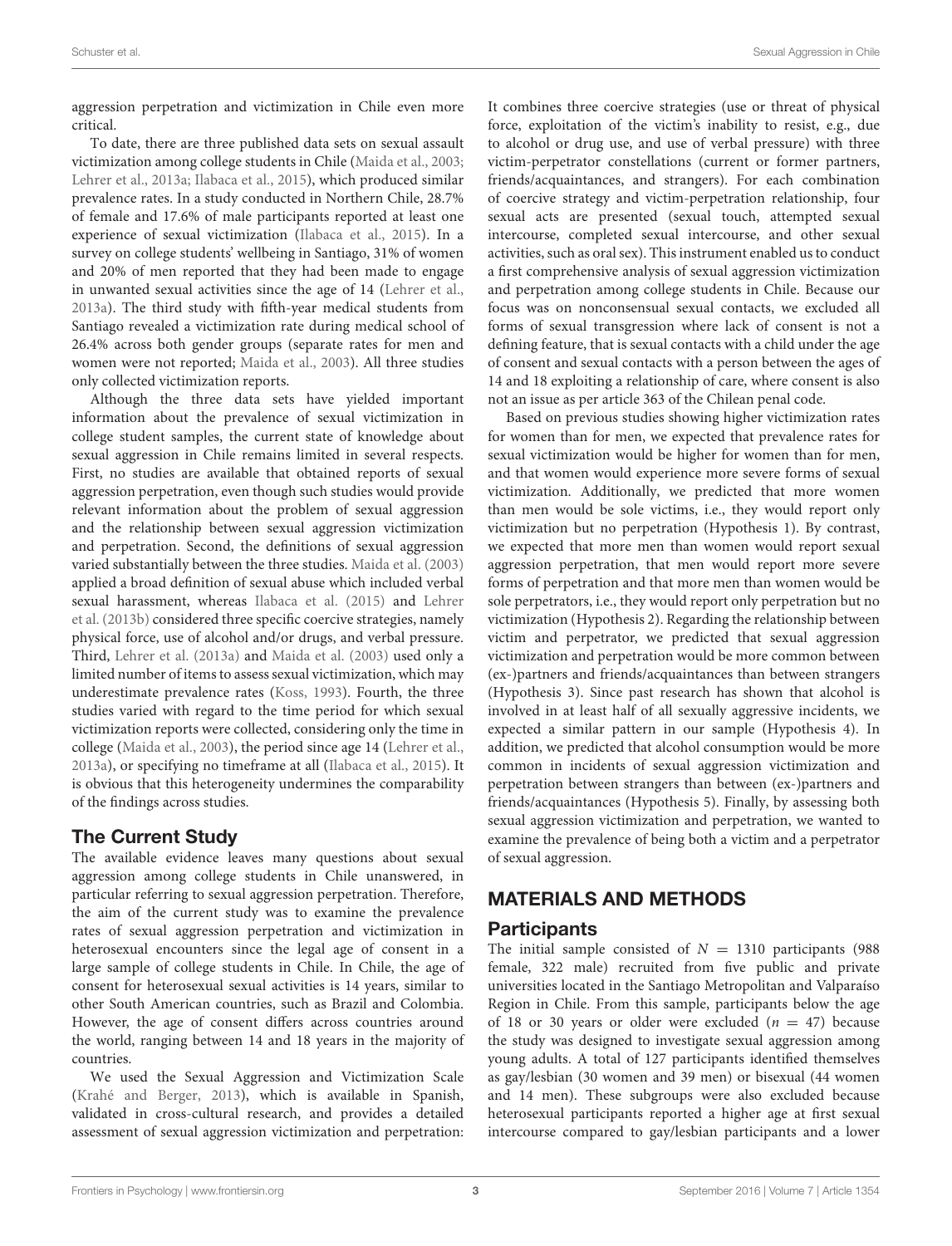number of sexual partners compared to bisexual participants. Moreover, gay/lesbian and bisexual participants differed in their sexual behavior, with bisexuals reporting more sexual partners. Therefore, we decided against merging these groups with the large heterosexual sample. We also decided against calculating separate prevalence rates for gay/lesbian and bisexual participants, respectively, as the two groups were too small to yield reliable conclusions. One female participant was excluded because she did not respond to any of the victimization and perpetration items.

The final sample consisted of  $N = 1135$  participants (885) female, 250 male), almost all of whom were college students (97.2%) and Chilean nationals (98.6%). The mean age was 22.0 years ( $SD = 2.62$ , range 18-29 years). Men were significantly older ( $M = 22.4$  years,  $SD = 2.68$ ) than women ( $M = 21.8$  years,  $SD = 2.59$ ),  $t_{(1125)} = -3.01$ ,  $p < 0.01$ . Nearly all participants (95.5%) reported non-coital sexual experiences, such as kissing and touching, and 86.3% of the sample had coital experience. The mean age of first sexual intercourse among the participants with coital experience was 17.2 years  $(SD = 2.21)$ . The majority of participants (92.1%) had been in a relationship in the past or were in a relationship at the time of the survey. Men reported more sexual partners ( $M = 2.8$ ,  $SD = 3.10$ ) than did women ( $M = 2.0$ ,  $SD = 2.25$ ,  $t_{(277)} = -3.71$ ,  $p < 0.001$ .

## Measures

#### Sexual Aggression Victimization and Perpetration

To assess female and male prevalence rates for experiencing and engaging in sexual aggression, the Sexual Aggression and Victimization Scale (SAV-S, [Krahé and Berger, 2013\)](#page-10-5) was used. The SAV-S was previously applied in 10 countries, including Spain, and validated by cross-cultural research conducted in several European countries [\(Krahé et al., 2015,](#page-10-2) [2016\)](#page-10-20). Similar to the widely used Sexual Experience Survey Short Form (SES-SF, [Koss et al., 2007\)](#page-10-21), the SAV-S includes different coercive strategies and specific sexual acts. Unlike the SES, it provides a more detailed picture of the relationship context of sexual assault by assessing, for each specific coercive strategy and sexual act, the relationship between the victim and the perpetrator.

We used a Spanish version of the SAV-S, which had already been used and validated in Spain [\(Krahé et al., 2015,](#page-10-2) [2016\)](#page-10-20). Speakers of Chilean Spanish adapted the scale to countryspecific language usage. A Chilean Spanish version of the remaining items, originally in German, was created by using the back-translation approach. This involved the translation of the German items into Chilean Spanish by a native speaker of Chile, which were then translated back into German by a native speaker of German.

The items assessing sexual aggression victimization and perpetration are constructed in a parallel way. Three coercive strategies are presented: the use or threat of physical force, the exploitation of the victim's inability to resist (e.g., due to alcohol consumption or drug use), and verbal pressure (e.g., by threatening to end the relationship). After each coercive strategy, three different relationship constellations between the victim and the perpetrator are presented: current or former partner, friend or acquaintance, and stranger. Within each relationship constellation, four sexual acts are presented: sexual touch, attempted sexual intercourse, completed sexual intercourse, and other sexual acts (e.g., oral sex). This cross-classification of coercive strategies, victim-perpetrator relationships, and sexual acts resulted in 36 items each for the victimization and perpetration parts of the SAV-S. Following ethical standards and previous studies [\(Krahé et al., 2015\)](#page-10-2), participants were asked about victimization first before being prompted to indicate perpetration behavior.

For each item, participants provided frequency ratings on a three-point scale: never  $(0)$ , once  $(1)$ , or more than once  $(>1)$ . Responses were elicited for two time periods: (1) since the age of 14, which represents the legal age of consent for heterosexual sexual contacts in Chile, until 12 months ago, and (2) in the last 12 months. The two time windows correspond to the time periods used by the Sexual Experiences Survey [\(Koss et al., 2007\)](#page-10-21). The lower age limit of 14 was required to be able to distinguish non-consensual sexual activities from child sexual abuse, where consent is not an issue.

## Situational Drinking Behavior

Participants who reported at least one incident of experiencing or engaging in sexual aggression for a particular relationship constellation were asked if alcohol had been consumed in the situation(s) by themselves  $(1)$ , the other person  $(2)$ , by both of them (3), or not at all (4).

#### Sexual Orientation and Experience

Participants' sexual orientation was assessed by presenting three options: heterosexual, homosexual, and bisexual. Regarding past sexual behavior, participants were asked to indicate (yes/no) if they had consensual non-coital experiences (e.g., kissing and touching) and had had sexual intercourse. If they reported sexual intercourse, they were asked to indicate their age at first sexual intercourse and the number of partners with whom they had sexual intercourse, separately for steady relationships and casual sexual encounters.

#### Demographic and Relationship Information

Participants were asked to indicate their sex (male or female), age, nationality, college student status (yes/no), if they had ever been in a relationship, and if they were in a relationship at the time of the study (yes/no).

## Procedure

Approval of the study protocol and all instruments was obtained from the institutional review boards of the authors' universities. The data were collected in an online survey during the second semester of 2015. To recruit participants, information about the study was presented in classes with the approval of the head of department and the instructor, and e-mail addresses of interested students were collected on a voluntary basis to send them the link to the survey. The study was also advertised via institutional e-mail lists, flyers distributed on campuses, and invitations through social media university groups. Participants were required to give active consent on the first page of the questionnaire before being able to proceed to the items.

To account for the possibility that responding to the items might cause distress, a "help button" was provided on each page of the victimization and perpetration questions, which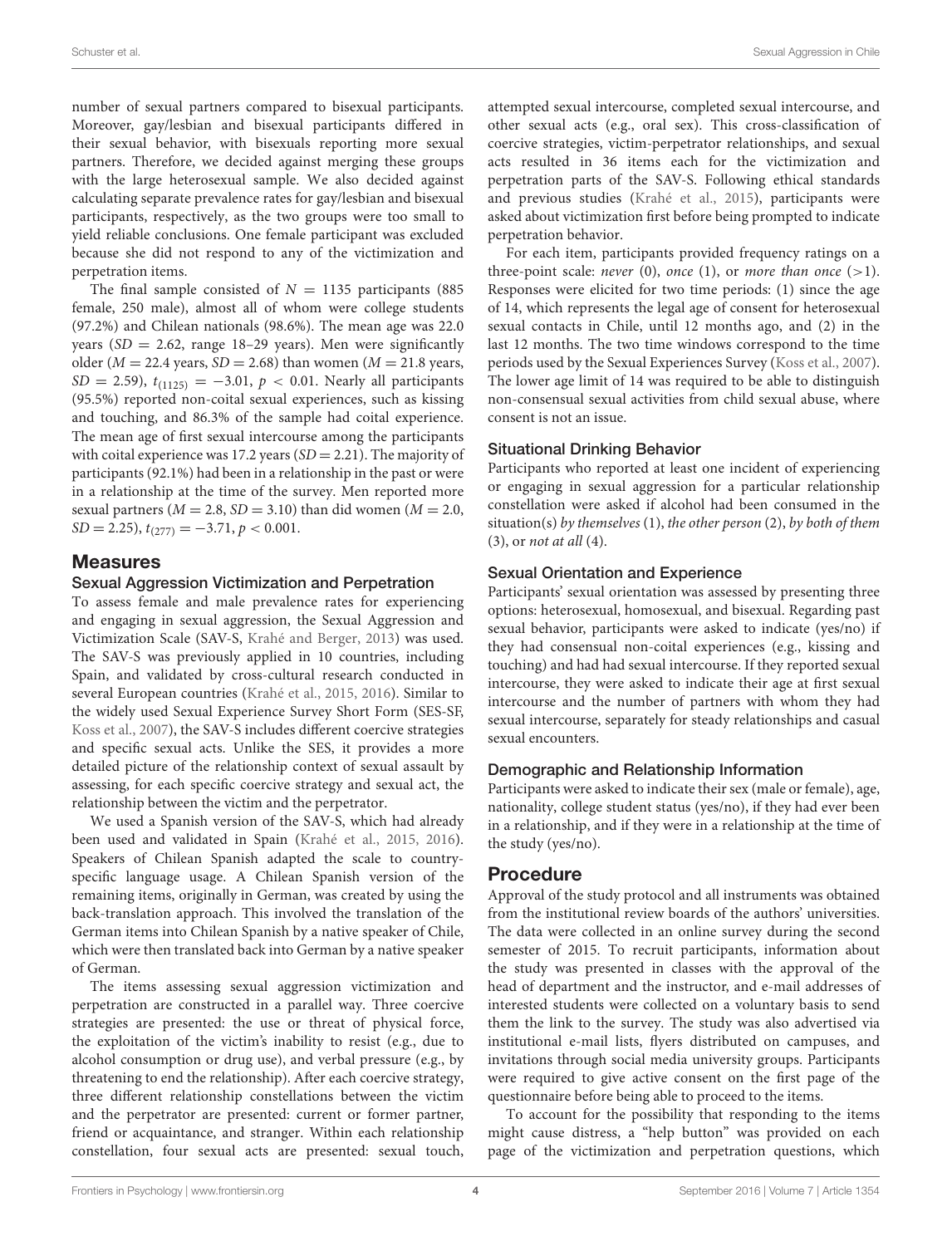opened a new browser window with information about local counseling centers specializing in sexual violence. This approach follows recommendations of good practice in research on sexual aggression [\(Krahé and Vanwesenbeeck, 2016\)](#page-10-22). In return for participation, participants were invited to take part in a raffle of gift cards worth \$5000 CLP (\$7 USD). For this, participants were asked to indicate their e-mail address on a new browser page so that it was stored separately from their answers, ensuing full anonymity.

#### Plan of Analysis

If participants responded never to all victimization items, they were categorized as non-victims (coded 0). If they reported at least one incident of sexual victimization, they were categorized as victim (coded 1). Perpetration status was coded in the same way. To arrive at a score of lifetime prevalence of sexual aggression victimization and perpetration for each participant, we combined the two time periods.

Because the data were non-normally distributed, we decided to apply non-parametric statistics. Accordingly, for Hypotheses 1 and 2, gender differences in rates for sexual aggression victimization and perpetration and in the sole victimization and perpetration groups were tested through Pearson's chi square test. Since multiple responses to the victimization and perpetration items were possible, differences in the frequency of relationship constellations in sexually aggressive incidents and alcohol consumption predicted in Hypotheses 3 and 5 could not be tested for significance.

## RESULTS

## Prevalence of Sexual Aggression Victimization

Across all coercive strategies, victim-perpetrator constellations, and sexual acts, 51.9% of women and 48.0% of men reported sexual victimization since the age of 14. Prevalence rates of sexual victimization broken down by sex, coercive strategy, and victim-perpetrator relationship are presented in **[Table 1](#page-4-0)**. The gender difference in the overall rate was non-significant,  $\chi^2_{(1, N=1135)} = 1.17, p = 0.280,$  disconfirming Hypothesis 1.

Looking at specific combinations of coercive strategy and victimperpetrator relationship, only one significant gender difference was found: More men (14.6%) than women (8.3%) reported sexual victimization by a stranger through the use of verbal pressure,  $\chi^2_{(1, N=1103)} = 8.80, p < 0.01$ . In the Supplementary Material, we provide tables for the prevalence rates of sexual victimization broken down by sex, coercive strategy, victimperpetrator relationship, and sexual acts, combined for the two time windows (i.e., since the age of 14) and for the separate time periods (Table 1\_Suppl. for sexual victimization for both time periods combined/since the age of 14, Table 2\_Suppl. for sexual victimization since the age of 14 up to 12 months ago, Table 3\_Suppl. for sexual victimization in the last 12 months).

To examine the gender difference in the severity of participants' victimization experiences predicted in Hypothesis 1, we adopted the scoring proposed by [Koss et al. \(2008\)](#page-10-23). They created a non-redundant six level classification of increasing severity ranging from no victimization to rape: (1) No victimization includes all participants who did not report any form of sexual victimization. (2) Sexual contact describes sexual touching without penetration (e.g., kissing, fondling) but excludes the more severe forms of sexual victimization. (3) Attempted coercion refers to attempted anal, oral, or vaginal penetration using verbal pressure but excludes coercion, attempted, or completed rape. (4) Coercion describes verbally pressured anal, oral, or vaginal penetration but excludes attempted or completed rape. (5) Attempted rape refers to attempted anal, oral, or vaginal penetration through the use or threat of physical force or the exploitation of the victim's incapacitated state but excludes completed penetration. (6) Rape describes anal, oral, or vaginal penetration by using or threatening to use physical force or exploiting the victim's inability to resist. **[Table 2](#page-5-0)** presents the prevalence rates of sexual victimization according to this classification for female and male participants.

The findings show that the high overall rates of sexual victimization are due to the high prevalence of completed rape, which was reported by 30.7% of female and 32.4% of male participants. The remaining categories had much lower frequencies. Women and men did not differ in the overall

<span id="page-4-0"></span>TABLE 1 | Sexual aggression victimization in percent since age 14, broken down by sex, coercive strategy, and victim-perpetrator relationship,  $N = 1135$  $(nf = 885, nm = 250).$ 

| Victim-Perpetrator relationship                         | Coercive strategy               |      |                                               |      |                    |         |                                                           |      |
|---------------------------------------------------------|---------------------------------|------|-----------------------------------------------|------|--------------------|---------|-----------------------------------------------------------|------|
|                                                         | Use/threat of<br>physical force |      | <b>Exploitation of</b><br>inability to resist |      | Verbal<br>pressure |         | <b>Total relationship</b><br>(at least one $>=1$ per row) |      |
|                                                         | Women                           | Men  | Women                                         | Men  | Women              | Men     | Women                                                     | Men  |
| (Ex-)Partner                                            | 26.3                            | 27.2 | 18.3                                          | 17.3 | 22.1               | 17.5    | 36.0                                                      | 34.8 |
| Friend/Acquaintance                                     | 24.7                            | 24.8 | 21.0                                          | 19.8 | 12.4               | 13.8    | 32.1                                                      | 32.8 |
| Stranger                                                | 17.7                            | 20.0 | 16.4                                          | 16.5 | $8.3*$             | $14.6*$ | 23.7                                                      | 25.2 |
| Total coercive strategy (at least one $>=1$ per column) | 43.0                            | 39.2 | 34.7                                          | 29.0 | 29.1               | 26.0    | 51.9                                                      | 48.0 |

Gender difference:  $p < 0.01$ . Multiple responses were possible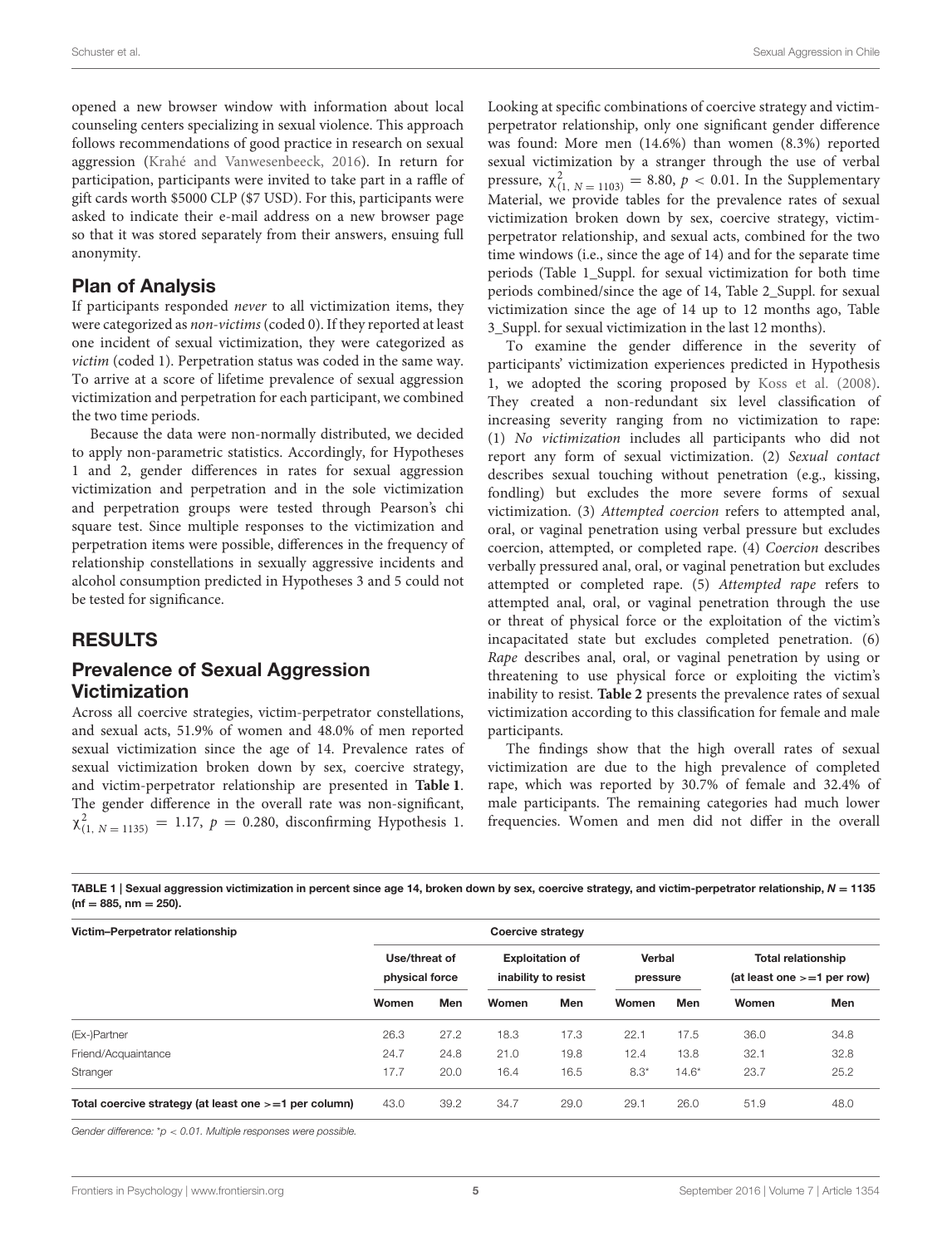distribution or on any of the individual categories, disconfirming Hypothesis 1.

With respect to the relationship between victimization and perpetration, within the victimized group, 55.0% of men and 70.2% of women were sole victims, that is they only experienced sexual victimization and did not report perpetration, the remaining 45% of men and 29.8% of women in the victimization group also reported some form of perpetration. The gender difference was significant,  $\chi^2_{(1, N=573)} = 9.91, p < 0.01,$ confirming Hypothesis 1.

## Prevalence of Sexual Aggression Perpetration

The overall prevalence rates of sexual aggression perpetration since the age of 14 across all coercive strategies, relationship constellations, and sexual acts were 16.5% for women and 26.8% for men. **[Table 3](#page-5-1)** shows the prevalence rates for sexual aggression perpetration broken down by sex, coercive strategies, and victim-perpetrator relationship. In line with Hypothesis 2, the gender difference in the overall perpetration rate was significant,  $\chi^2_{(1, N=1121)} = 13.40, p < 0.001$ . With respect to gender differences for specific constellations of coercive strategy and relationship, more men than women reported sexual aggression perpetration toward a friend or acquaintance through threatening or using physical force,  $\chi^2_{(1, N=1104)} = 8.33$ ,  $p$  < 0.01, and through exploiting the victim's inability to

<span id="page-5-0"></span>TABLE 2 | Sexual aggression victimization in percent since age 14 based on the scoring proposed by [Koss et al. \(2008\)](#page-10-23),  $N = 1135$  (nf = 885,  $nm = 250$ ).

| Men  |
|------|
|      |
| 52.0 |
| 8.4  |
| 0.0  |
| 4.4  |
| 2.8  |
| 32.4 |
|      |

resist,  $\chi^{2}_{(1, N=1096)} = 8.77$ ,  $p < 0.01$ . More men than women reported sexual aggression perpetration toward a stranger through exploiting his/her inability to resist,  $\chi^2_{(1, N = 1096)} = 9.74$ ,  $p < 0.01$ . In the Supplementary Material, we provide tables for the prevalence rates of sexual aggression perpetration broken down by sex, coercive strategy, victim-perpetrator constellation, and sexual acts, since the age of 14 and for the separate time periods (Table 4\_Suppl. for sexual perpetration for both time periods combined/since the age of 14, Table 5\_Suppl. for sexual perpetration since the age of 14 up to 12 months ago, Table 6\_Suppl. for sexual perpetration in the last 12 months).

Comparing sexual aggression victimization and perpetration, prevalence rates were significantly higher for victimization among both men [48.0% victimization vs. 26.8% perpetration,  $\chi^2_{(1, N=250)} = 38.97, p < 0.001$ ] and women [51.9% victimization vs. 16.5% perpetration,  $\chi^2_{(1, N = 871)} = 120.43, p < 0.001$ .

To test the gender difference in the severity of sexual assault perpetration proposed in Hypothesis 2, we applied the six-level classification of severity by [Koss et al. \(2008\)](#page-10-23) to the perpetration reports and categorized all participants according to their most severe form of perpetration reported. The results of this classification are presented in **[Table 4](#page-6-0)**. For the overall distribution of the six-level scores, a significant gender difference was found,  $\chi^2_{(5, N=1121)} = 18.17, p < 0.01$ , confirming Hypothesis 2. At the level of the different categories, significantly more women than men fell into the non-perpetrator category, whereas at the other end of the severity spectrum, significantly more men than women reported rape.

In the perpetration group, 19.4% of men and 6.3% of women were sole perpetrators, i.e., they reported perpetration but no victimization, whereas the majority of perpetrators (80.6% of men and 93.8% of women) also reported victimization. The gender difference was significant,  $\chi^{2}_{(1, N = 211)} = 8.47, p < 0.01,$ supporting Hypothesis 2.

# Victim-Perpetrator Relationship and Coercive Strategies

With respect to the relationship between victim and perpetrator, sexual victimization by a current or former partner was reported

<span id="page-5-1"></span>TABLE 3 | Sexual aggression perpetration in percent since age 14, broken down by sex, coercive strategy, and victim-perpetrator relationship,  $N = 1121$  $(nf = 871, nm = 250)$ .

|                                                         | Coercive strategy               |          |                                               |          |                 |      |                                                           |           |
|---------------------------------------------------------|---------------------------------|----------|-----------------------------------------------|----------|-----------------|------|-----------------------------------------------------------|-----------|
|                                                         | Use/threat of<br>physical force |          | <b>Exploitation of</b><br>inability to resist |          | Verbal pressure |      | <b>Total relationship</b><br>(at least one $>=1$ per row) |           |
| Victim-Perpetrator relationship                         | Women                           | Men      | Women                                         | Men      | Women           | Men  | Women                                                     | Men       |
| (Ex-)Partner                                            | 5.0                             | 8.5      | 4.2                                           | 7.3      | 7.3             | 10.7 | $11.7**$                                                  | $19.6***$ |
| Friend/acquaintance                                     | $4.0**$                         | $8.5***$ | $4.5***$                                      | $9.4***$ | 3.7             | 5.4  | $8.3**$                                                   | $14.9**$  |
| Stranger                                                | 3.5                             | 4.5      | $2.5***$                                      | $6.6**$  | 1.8             | 3.7  | 5.1                                                       | 7.6       |
| Total coercive strategy (at least one $>=1$ per column) | 8.6                             | 12.9     | $7.7*$                                        | $13.0*$  | 9.1             | 12.0 | $16.5***$                                                 | $26.8***$ |

Gender differences: \*p < 0.017, \*\*p < 0.01, \*\*\*p < 0.001. Multiple responses were possible.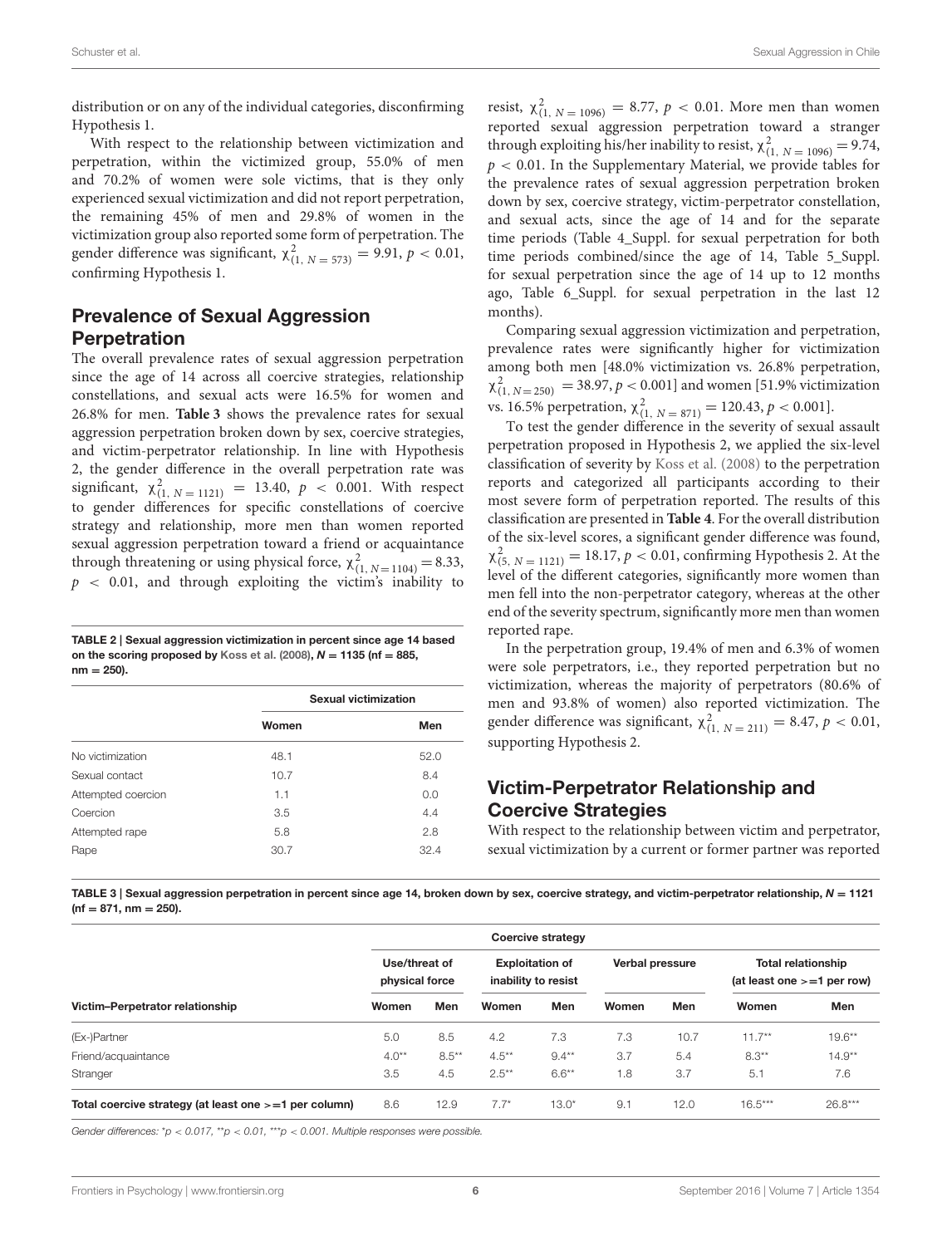<span id="page-6-0"></span>TABLE 4 | Sexual aggression perpetration in percent since age 14 based on the scoring proposed by [Koss et al. \(2008\)](#page-10-23),  $N = 1121$  (nf = 871, nm = 250).

|                    | Sexual aggression perpetration |           |  |  |
|--------------------|--------------------------------|-----------|--|--|
|                    | Women                          | Men       |  |  |
| No perpetration    | $83.5***$                      | $73.2***$ |  |  |
| Sexual contact     | 5.3                            | 6.4       |  |  |
| Attempted coercion | 0.6                            | 0.4       |  |  |
| Coercion           | 2.9                            | 3.6       |  |  |
| Attempted rape     | 1.5                            | 3.2       |  |  |
| Rape               | $6.3***$                       | $13.2***$ |  |  |

Gender differences: \*\*\*p < 0.001.

by 36.0% of women and 34.8% of men. A similar percentage of women (32.1%) and men (32.8%) reported victimization by a friend or acquaintance, and the lowest rates were found for victimization by strangers, reported by 23.7% of women and 25.2% of men. For sexual aggression perpetration, 19.6% of men and 11.7% of women reported sexual aggression perpetration toward a current of former partner, followed by a friend or acquaintance (14.9% of men and 8.3% of women). The lowest prevalence rates were found for sexual aggression perpetration toward a stranger, reported by 7.6% of men and 5.1% of women. These findings confirm Hypothesis 3.

Gender differences within each relationship constellation were tested with a corrected alpha level of  $p < 0.05/3$  (critical  $p = 0.017$ ) to account for separate tests for the three victimperpetrator constellations. For sexual victimization, the gender differences were nonsignificant, with  $\chi^2_{(1, N=1135)} = 0.13$ ,  $p =$ 0.717 for current or former partners,  $\chi^2_{(1, N=1135)} = 0.05$ ,  $p =$ 0.832 for friends/acquaintances, and  $\chi^2_{(1, N=1135)} = 0.23$ ,  $p =$ 0.631 for strangers. Regarding sexual aggression perpetration, more men than women reported sexually aggressive behavior toward a current or former partner,  $\chi^2_{(1, N = 1121)} = 10.37, p <$ 0.01, and toward a friend or acquaintance,  $\chi^2_{(1, N=1120)} = 9.58$ ,  $p < 0.01$ . No gender difference was found for sexually aggressive behaviors toward strangers,  $\chi^2_{(1, N=1120)} = 2.43, p = 0.119.$ 

Regarding victimization, the most prevalent coercive strategy was the use or threat of physical force, reported by 43.0% of women and 39.2% of men, followed by exploitation of the inability to resist, reported by 34.7% of women and 29.0% of men, and verbal pressure, reported by 29.1% of women and 26.0% of men. Gender differences were tested across the three coercive strategies using a corrected alpha-level of  $p = 0.05/3$ . No significant gender differences were found for the three coercive strategies,  $\chi^{2}_{(1, N=1132)} = 1.14$ ,  $p = 0.287$  for physical force,  $\chi^2_{(1, N=1121)} = 2.80, p = 0.095$  for exploitation, and  $\chi^2_{(1, N=1109)} = 0.89, p = 0.346$  for verbal pressure.

With respect to sexual aggression perpetration, the prevalence rates for the three coercive strategies (use or threat of physical force, exploitation of the victim's inability to resist, and verbal pressure) were similar, ranging between 12.0 and 13.0% for men and between 7.7 and 9.1% for women. Gender differences within

each coercive strategy were examined using a corrected alpha level of  $p < 0.05/3$  (critical  $p = 0.017$ ). Paralleling our findings for sexual victimization, men and women did not differ in their use or threat of physical force,  $\chi^2_{(1, N=1109)} = 4.14$ ,  $p = 0.042$ , and verbal pressure,  $χ_{(1, N = 1095)}^2 = 1.72, p = 0.189$ . By contrast, more men than women reported having exploited the victim's inability to resist,  $\chi^2_{(1, N=1100)} = 6.56, p < 0.017$ .

#### Alcohol Use

Regarding alcohol consumption in incidents of sexual victimization, 63.6% of women and 70.0% of men reported that they, the perpetrator, or both had drunk alcohol in at least one of the reported incidents. With respect to sexual aggression perpetration, about half of the female (48.6%) and male (53.7%) perpetrators indicated that alcohol had been consumed by themselves, the other person, or both, in the situations in which they had shown sexually aggressive behavior. These findings are consistent with Hypothesis 4. The gender differences were not significant,  $\chi^{2}_{(1, N=579)} = 1.70, p = 0.192$  for victimization and  $\chi^2_{(1, N=209)} = 0.48, p = 0.488$  for perpetration.

As predicted in Hypothesis 5, the use of alcohol was more common in victimization and perpetration incidents involving a stranger (79.5% of women and 84.1% of men who reported victimization by a stranger and 68.2% of women and 89.5% of men who reported having engaged in sexual aggression toward a stranger indicated that alcohol was consumed) than in incidents involving a friend or acquaintance (victims: 62.9% of women and 70.7% of men; perpetrators: 50.0% of women and 62.2% of men) and an (ex-)partner (victims: 40.9% of women and 51.7% of men; perpetrators: 31.3% of women and 40.8% of men). No significant gender differences were found. These findings are consistent with Hypothesis 5 that alcohol is primarily involved in incidents of sexual aggression in which the victim and the perpetrator are strangers.

#### **DISCUSSION**

The purpose of the present study was to provide detailed evidence on the prevalence of sexual aggression victimization and perpetration since the age of consent (i.e., 14 years) in a large sample of college students in Chile. Additionally, we explored the role of alcohol in incidents of victimization and perpetration. By collecting reports of both victimization and perpetration from male and female participants, our study adopted a genderinclusive approach to the study of sexual aggression (Turchik et al., [2016\)](#page-10-10). The age range of our sample was 18–29 years.

Regarding participants' sexual experience background, almost all participants (95.5%) reported non-coital experiences, such as sexual touching and kissing, and 86.4% of the sample reported coital experience. The latter rate was higher than in past studies with young adults in Chile, which provided estimates between 65 and 71% [\(Lehrer et al., 2009,](#page-10-13) [2013b;](#page-10-18) [INJUV, 2013\)](#page-10-15). This difference may be due to the age range of our study starting at 18 years, compared to the study by [INJUV \(2013\)](#page-10-15), which included participants from the age of 15, but it may also reflect an ongoing liberalization of sexual attitudes and behavior, because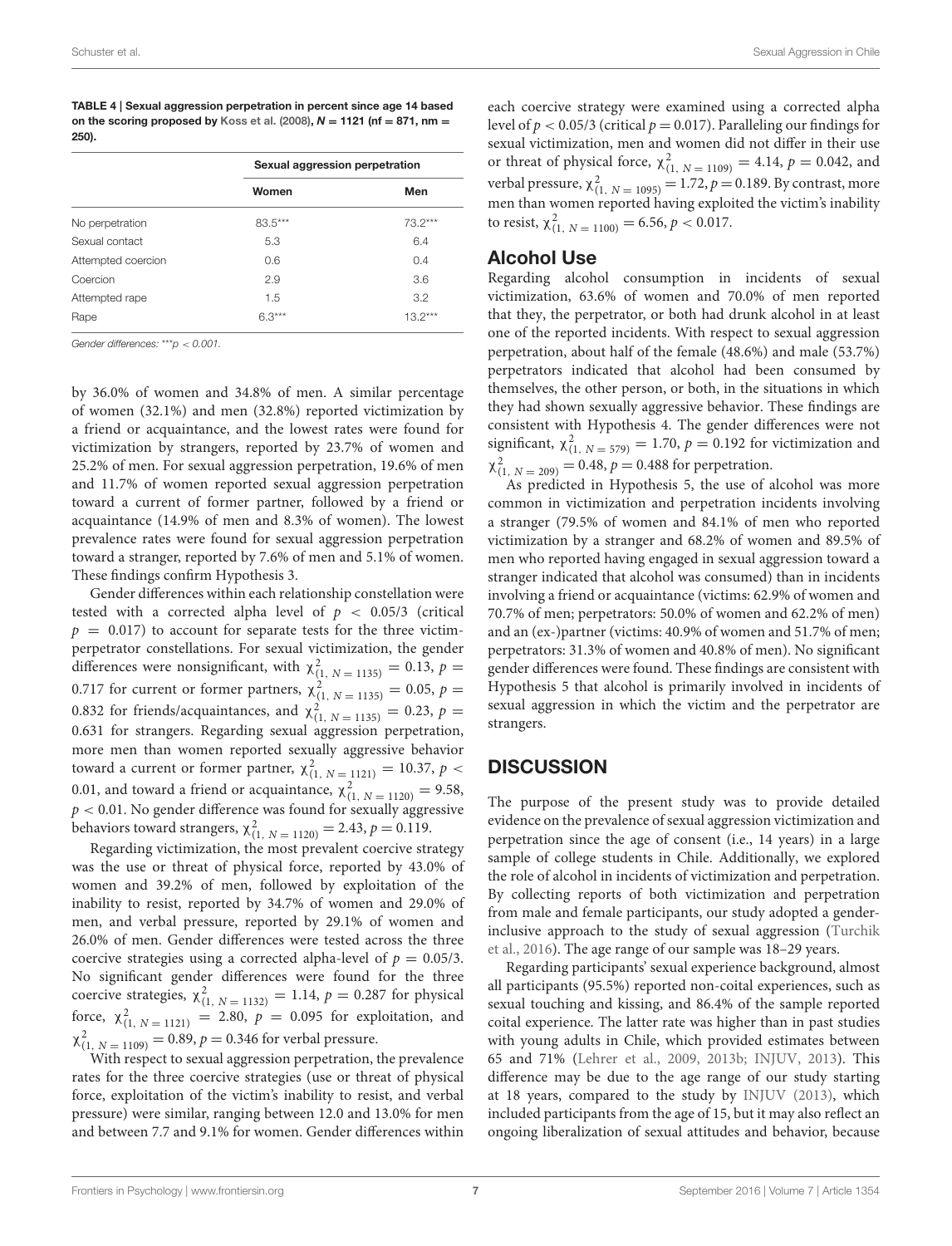the estimates provided by [Lehrer et al. \(2009,](#page-10-13) [2013b\)](#page-10-18) were based on a study conducted in 2005. In terms of the onset of coital activities, age at first sexual intercourse in our sample (17.2 years) was similar to figures from past national research and findings from Western countries [\(Durex, 2005;](#page-9-14) [Barrientos, 2010;](#page-9-15) Reissing et al., [2012\)](#page-10-24).

Across all coercive strategies, victim-perpetrator relationships, and sexual acts, 51.9% of women and 48.0% of men reported sexual aggression victimization. These rates were higher than previous findings from college student samples in Chile (Maida et al., [2003;](#page-10-16) [Lehrer et al., 2013a;](#page-10-11) [Ilabaca et al., 2015\)](#page-10-17), which may be attributed to the more detailed and behaviorally specific assessment of sexual victimization that permits a better detection of nonconsensual sexual experiences (cf., [Koss, 1993\)](#page-10-19). Crosscultural research from Europe found similar victimization rates for both male and female college students in Greece (55.8% for men and 45.5% for women), for men in Cyprus (49.0%), and for women in the Netherlands (52.2%; [Krahé et al., 2015\)](#page-10-2). Regarding the severity of victimization incidents, it is noteworthy that the highest prevalence rates were found for rape rather than for less severe forms, such as sexual contact. This finding indicates that if sexual aggression occurs, it is likely to take the most severe form, namely rape, rather than showing a pattern of higher frequencies for the less severe forms of sexual aggression.

With respect to the perpetration of sexually aggressive behavior, the overall perpetration rates were 26.8% for men and 16.5% for women, constituting the first estimates for college students in Chile. In cross-cultural research, similar prevalence rates were obtained in college students samples from Australia (25.0% of men, 12.7% of women) and Singapore (27.0% of men, 19.3% of women; both countries included in [Chan et al., 2008\)](#page-9-16) as well as from Turkey (28.9% of men, 14.2% of women; Schuster et al., [2016\)](#page-10-25). Again, the highest prevalence rates were found for the most severe form of sexual aggression perpetration, namely rape.

Looking at sexual aggression victimization and perpetration in combination, we found victimization rates to be substantially higher than perpetration rates in both gender groups (for women: 51.9% victimization vs. 16.5% perpetration; for men: 48.0% victimization vs. 26.8% perpetration). This discrepancy confirms the substantial difference in self-reports about victim and perpetrator behavior reported by past studies (e.g., Kolivas and Gross, [2007;](#page-10-8) [Krahé and Berger, 2013\)](#page-10-5). It may be related to the fact that perpetration behavior is socially disapproved and the possibility that perpetrators may have multiple victims. The finding that the reporting discrepancy held for both men and women speaks against the explanation that it is due to men's misinterpretation or overestimation of female friendliness as a sexual interest cue [\(Abbey, 1982;](#page-9-17) [Perilloux et al., 2015\)](#page-10-26). Instead, it is consistent with the alternative explanation that victims have first-hand knowledge of their lack of consent, whereas perpetrators need to infer non-consent from the victim's verbal statements and behavior [\(Kolivas and Gross, 2007\)](#page-10-8).

Concerning gender differences, our prediction in Hypothesis 1 that more women than men would report sexual victimization, was not supported. Overall, there was no significant difference between the prevalence rates for men and women, and the differentiation of sexual victimization experiences by severity did not show gender differences either. Prevalence rates broken down by coercive strategy and relationship constellation revealed only one significant gender difference, with more men than women reporting sexual victimization through verbal pressure by a stranger. This finding may be related to traditional gender stereotypes which assume that men are always willing to have sex. Hence, if a woman wants to have sexual contact with a male stranger, he may be less willing to express refusal and/or she may be less likely to accept his refusal as genuine.

The absence of gender differences in sexual aggression victimization found in our study is contrary to a large body of Western research which has shown higher victimization rates for women than for men (e.g., [Breiding et al., 2014;](#page-9-18) [Cantor et al., 2015\)](#page-9-2). However, the findings are consistent with several recent studies from the cross-cultural literature that also found no or only few gender differences (e.g., Brazil: D'Abreu et al., [2013;](#page-9-6) U.S.: [Hines et al., 2012;](#page-10-27) Turkey: [Schuster et al.,](#page-10-25) [2016;](#page-10-25) Poland: [Tomaszewska and Krahé, 2015\)](#page-10-7) or even higher victimization rates among men compared to women [\(Krahé et al.,](#page-10-2) [2015\)](#page-10-2), challenging traditional views and stereotypes about sexual aggression victimization. More research is needed to understand social processes, cultural variables, sexuality related cognitions (e.g., sexual scripts, sexual self-esteem) as well as risky sexual behavior which may explain the absence of gender differences in victimization, particularly in the non-Western countries.

Although, we did not find many gender differences in the prevalence of sexual victimization, the psychological impact of sexual victimization may be different for women and men. More research is needed to examine the possibility that women may be more adversely affected by the experience of sexual victimization compared to men, possibly as a result of the imbalance of physical strength. The current body of evidence comparing the psychological consequences of sexual assault for male and female victims is limited and does not provide a conclusive picture. Whereas some studies found more negative effects on women, others found no gender difference, and yet others more adverse effects on men (see [Peterson et al., 2011,](#page-10-9) for a review). Future research is needed to clarify the issue of whether sexual assault victimization has a different impact on female and male victims.

As predicted in Hypothesis 2, more men than women reported the perpetration of sexually aggressive behavior, which is in line with past international evidence [\(Krahé and Berger, 2013;](#page-10-5) [Williams et al., 2014\)](#page-11-2). For prevalence rates according to the level of severity, men also reported more sexual aggression perpetration than women, except for attempted coercion (0.4% of men and 0.6% of women), but the gender difference was only significant for rape. Additionally, significantly more men (19.4%) than women (6.3%) reported being sole perpetrators, i.e., they only reported perpetration but no victimization. This means that the number of participants who were perpetrators only was very low, and substantially lower than the number of participants who were victims only. Similar results were found by Russell and Oswald [\(2001,](#page-10-28) [2002\)](#page-10-29) who showed that 62.9% of men and 80.8% of women in the perpetration group had also been sexually victimized. To explain the overlap of victim and perpetrator roles,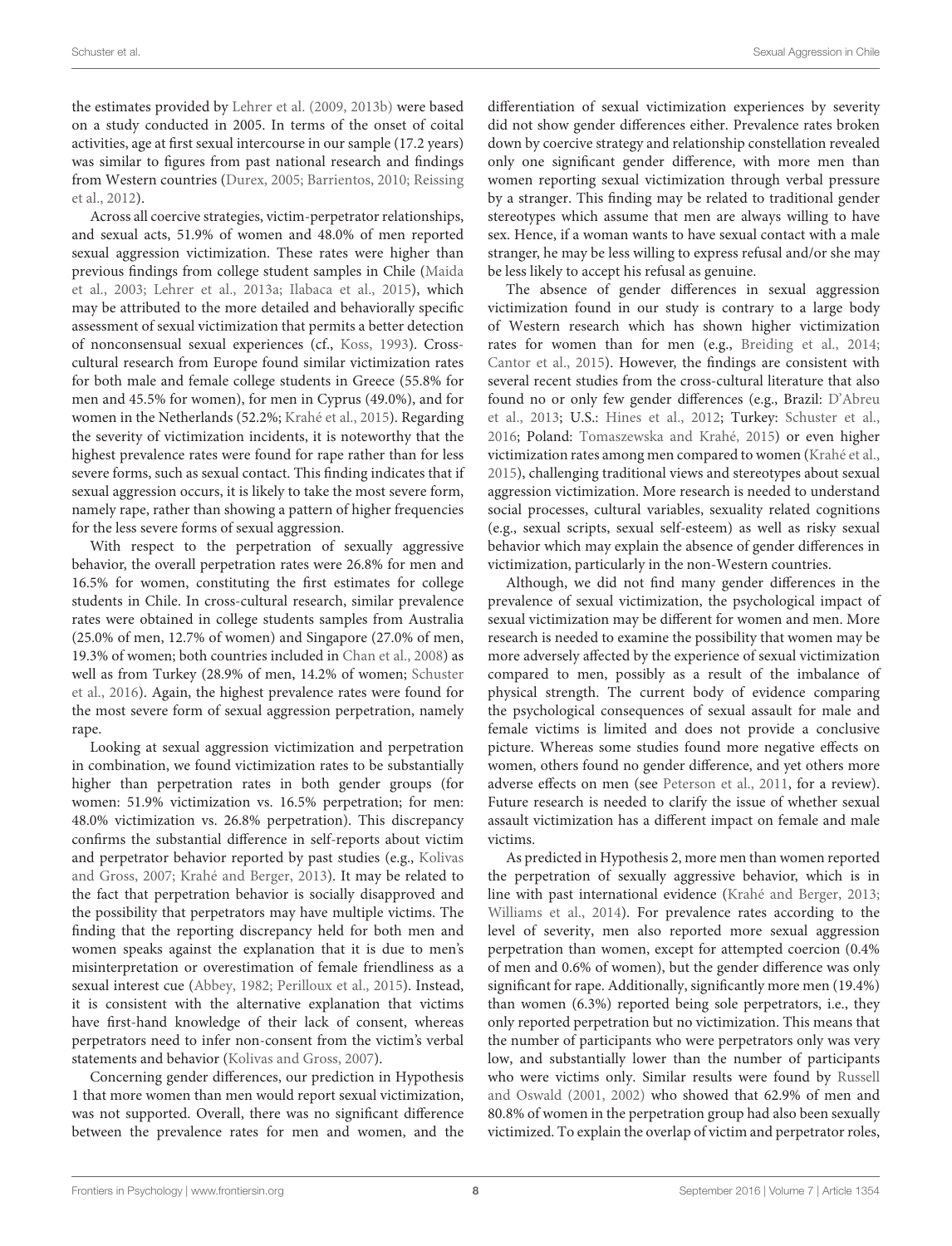longitudinal studies that can assess the temporal sequence of victimization and perpetration are needed.

With respect to victim-perpetrator relationship constellations, sexual aggression victimization and perpetration were more common between (ex-)partners and friends/acquaintances than between strangers, which was in line with Hypothesis 3 and past national and international evidence (e.g., [Lehrer et al.,](#page-10-11) [2013a;](#page-10-11) [Tomaszewska and Krahé, 2015;](#page-10-7) [Schuster et al., 2016\)](#page-10-25). This indicates that sexual aggression is more prevalent among persons who know each other than between unknown parties, disconfirming stereotyped views on sexual aggression.

Several cultural factors may have contributed to the high male and female victimization rates. First, although sex education is part of formal education in Chile (Ministerio de Salud Subsecretaría de Salud Pública, [2010\)](#page-10-30), it focuses mainly on biological aspects of reproduction and disregards emotional dimensions, pleasure, sexual diversity, and sexual violence [\(Macintyre et al., 2015\)](#page-10-31). Other potential sources of information may also be limited or provide a view of sexuality influenced by myths and cultural taboos [\(Macintyre et al., 2015\)](#page-10-31). Another source of information, in particular for men, is pornography [\(Macintyre et al., 2015\)](#page-10-31), which is associated with genderstereotypical beliefs about sexuality and with experiencing and engaging in sexual aggression [\(Peter and Valkenburg, 2016,](#page-10-32) for a review). Accordingly, young adults' knowledge about sexuality is limited [\(Barrientos Delgado and Silva Segovia, 2014\)](#page-9-19), which may compromise their sense of sexual self-determination as well as their respect for the rights of their partners. Second, despite a general liberalization of sexuality [\(González et al.,](#page-9-13) [2007\)](#page-9-13), which includes the acceptance of premarital sexual intercourse and greater sexual autonomy for women (Barrientos Delgado and Silva Segovia, [2014\)](#page-9-19), double standards for male and female sexuality still prevail. In particular, women who engage in casual sex are often regarded as "whores" or "easy," while the same does not apply to men (Barrientos Delgado and Silva Segovia, [2014\)](#page-9-19). Thus, this image of women may undermine the respect for women's consent. At the same time, men are expected to be sexually active and experienced, and the social pressure to fulfill this expectation may undermine men's ability and confidence to reject unwanted sexual advances. Third, it is not unusual that young adults in Chile do not have an intimate space where they can engage in sexual intercourse [\(Barrientos Delgado and Silva Segovia, 2014\)](#page-9-19), in particular those who are economically vulnerable or have more conservative parents. They have to rely on opportunities in which they can use rooms of friends, motels, cars, and public spaces, which may pressure them to have sex when these opportunities arise, potentially undermining respect for mutual consent. Fourth, adherence to the values of the Catholic Church, associated with later sexual initiation and fewer sexual partners [\(Pedersen, 2014\)](#page-10-33), and the simultaneous exposure to information about very liberal sexual behavior in other parts of the world through globalization convey conflicting messages about sexual relationships. This may contribute to blurred boundaries between consensual sexual activities and sexual aggression.

Another cultural factor may be the high alcohol consumption and binge drinking rates among young adults in Chile (Saldivia and Vizcarra, [2012;](#page-10-34) [Mason-Jones and Cabieses, 2015\)](#page-10-35), given that alcohol is a substantial risk factor for sexual assault. In the present study, alcohol was consumed by one or both parties in at least half of all sexual aggression victimization and perpetration incidents, which is consistent with Hypothesis 4 and past research [\(Abbey et al., 2004,](#page-9-9) for a review). It is especially noteworthy that, in line with past research, the use of alcohol was more common between strangers than between (ex-)partners and friends/acquaintances, confirming Hypothesis 5. Alcohol consumption with its impairment of cognitive processes may promote the misinterpretation of another person's behaviors and cues as indicating sexual interest [\(Abbey et al., 2004\)](#page-9-9), which is more likely to be the case among strangers. Accordingly, alcohol may lower the threshold for using sexual coercion, particularly if there is no emotional connection between perpetrator and victim. However, further culture-sensitive research is needed to confirm these tentative explanations and to understand how young adults' sexuality is shaped by cultural norms and expectations, including alcohol-related beliefs and behaviors. Such research should adopt a qualitative approach to gain a better understanding of the meaning and social construction of sexual aggression from both the victim and the perpetrator perspective [\(Krahé et al.,](#page-10-20) [2016\)](#page-10-20).

## Strengths and Limitations

We believe that our study has several strengths. We were able to recruit a large sample of students from different public and private universities located in the Santiago Metropolitan and Valparaíso Region, where about half of the Chilean population lives [\(Comité Nacional de Estadísticas Vitales, 2015\)](#page-9-20). Our study collected information about sexual aggression victimization and perpetration from both men and women, which means we were able to provide insights in the relationship between being a victim and engaging in sexually aggressive behavior. Additionally, the assessment of coercive strategies, relationship constellations between victim and perpetrator, and sexual acts yielded a detailed picture of sexual aggression victimization and perpetration in a country for which little previous evidence is available.

At the same time, several limitations have to be noted. The first is that we used a convenience sample, and future research is needed to determine whether similar prevalence rates are obtained in other samples of college students and young adults more generally. This limitation notwithstanding, it has been shown that convenience samples may yield valid conclusions [\(Straus, 2009\)](#page-10-36). A second limitation was that women were overrepresented in the sample, which should be kept in mind when interpreting the male prevalence rates. Third, our initial sample included persons who described their sexual orientation as gay/lesbian or bisexual, however their number was too small to facilitate reliable analyses of prevalence rates. More research is needed both in Chile and internationally about the prevalence of sexual aggression victimization and perpetration among gay, lesbian, and bisexual persons since studies suggest that they may be a vulnerable group (see [Rothman et al., 2011,](#page-10-37) for a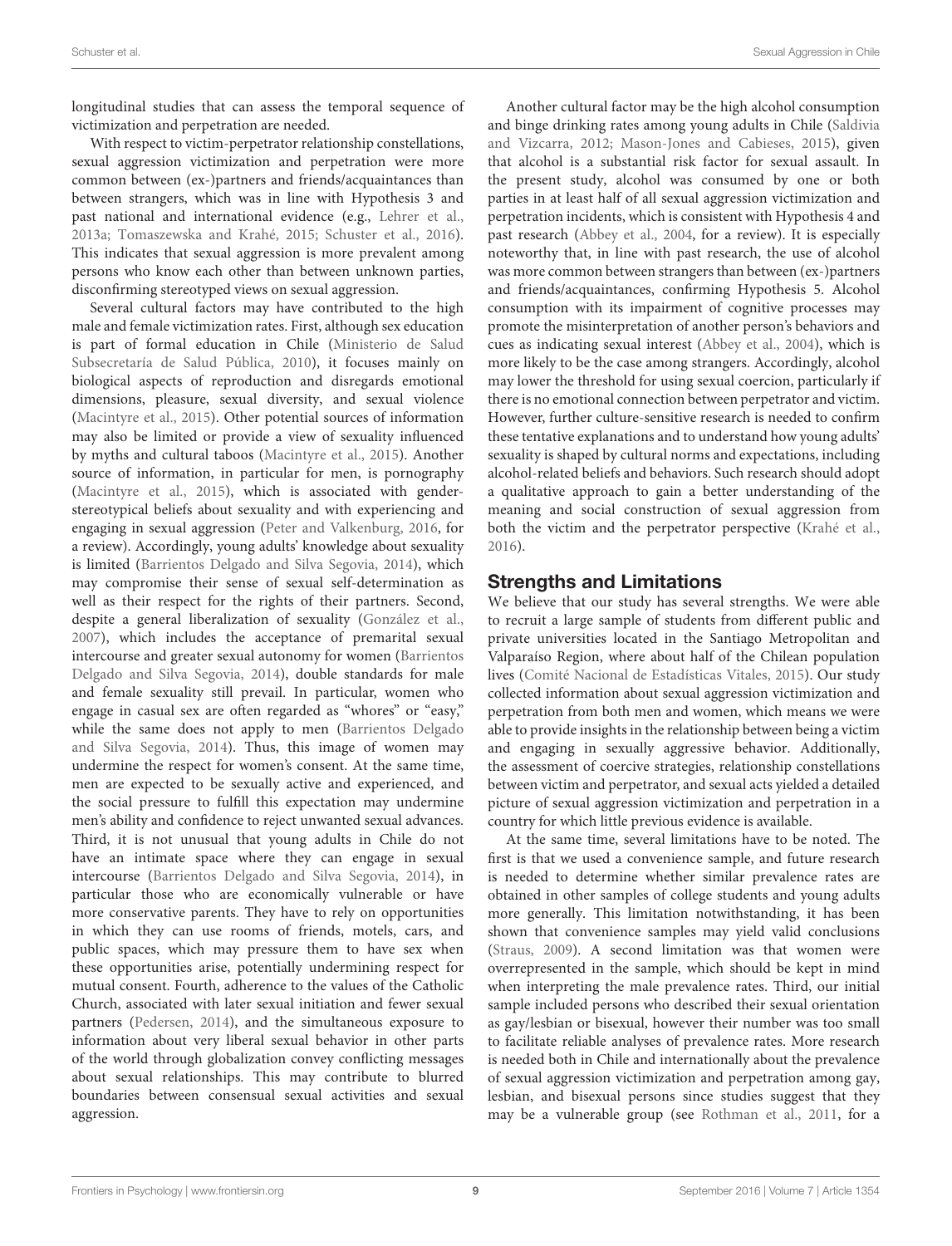review). Fourth, in assessing sexual aggression our focus was on nonconsensual sexual contacts. Therefore, we excluded all forms of sexual transgression where lack of consent is not a defining feature, i.e., childhood sexual abuse by any perpetrator under the age of 14 and sexual contacts by family members, which are based on the exploitation of a relationship of care. To cover all facets of sexual aggression, future research should consider to include family members and other perpetrators exploiting a position of trust or authority.

Despite these limitations, the current study provides new data about the prevalence of sexual aggression among college students in Chile, addressing the knowledge gap about victimization and, in particular, perpetration in this country. Consistent with studies from the international literature, sexual aggression was established to be a serious problem among college students, affecting a substantial proportion of women and men. The findings highlight the need to put sexual aggression on the policy agenda in Chile, documenting the need to develop and implement prevention programs, including the coverage of sexual aggression in formal sex education curricula. Furthermore, our findings contribute to the international data base on sexual aggression and provide a starting point for considering cultural variables that may allow a better understanding of young adults' sexuality and sexual aggression in different parts of the world.

## **REFERENCES**

- <span id="page-9-17"></span>Abbey, A. (1982). Sex differences in attributions for friendly behavior: do males misperceive females' friendliness? J. Pers. Soc. Psychol. 42, 830–838.
- <span id="page-9-10"></span>Abbey, A., Clinton-Sherrod, A. M., McAuslan, P., Zawacki, T., and Buck, P. O. (2003). The relationship between the quantity of alcohol consumed and the severity of sexual assaults committed by college men. J. Interpers. Violence 18, 813–833. doi: 10.1177/0886260503253301
- <span id="page-9-9"></span>Abbey, A., Zawacki, T., Buck, P. O., Clinton, A. M., and McAuslan, P. (2004). Sexual assault and alcohol consumption: what do we know about their relationship and what types of research are still needed? Aggress. Violent Behav. 9, 271–303. doi: 10.1016/S1359-1789(03)00011-9
- <span id="page-9-7"></span>Abrahams, N., Devries, K., Watts, C., Pallitto, C., Petzold, M., Shamu, S., et al. (2014). Worldwide prevalence of non-partner sexual violence: a systematic review. Lancet 383, 1648–1654. doi: 10.1016/S0140-6736(13)62243-6
- <span id="page-9-11"></span>Amnesty International (2015). Amnesty International Report 2014/15: The State of the World's Human Rights. Available online at: [https://www.amnesty.org/en/](https://www.amnesty.org/en/documents/pol10/0001/2015/en/) [documents/pol10/0001/2015/en/](https://www.amnesty.org/en/documents/pol10/0001/2015/en/)
- <span id="page-9-15"></span>Barrientos, J. (2010). Sexual initiation for heterosexual individuals in northern Chile. Sex. Res. Soc. Policy 7, 37–44. doi: 10.1007/s13178-010-0007-0
- <span id="page-9-19"></span>Barrientos Delgado, J., and Silva Segovia, J. (2014). Sexual initiation of young people in Chile: a qualitative study. Int. J. Sex. Health 26, 172–185. doi: 10.1080/19317611.2013.852149
- <span id="page-9-3"></span>Black, M. C., Basile, K. C., Breiding, M. J., Smith, S. G., Walters, M. L., Merrick, M. T., et al. (2011). National Intimate Partner and Sexual Violence Survey: 2010 Summary Report. Atlanta, GA: National Center for Injury Prevention and Control, Centers for Disease and Control and Prevention. Available online at: [http://www.cdc.gov/violenceprevention/pdf/nisvs\\_executive\\_summary-a.pdf](http://www.cdc.gov/violenceprevention/pdf/nisvs_executive_summary-a.pdf)
- <span id="page-9-12"></span>Blofield, M. (2006). The Politics of Moral Sin: Abortion and Divorce in Spain, Chile and Argentina. New York, NY: Routledge.
- <span id="page-9-18"></span>Breiding, M. J., Smith, S. G., Basile, K. C., Walters, M. L., Chen, J., and Merrick, M. T. (2014). Prevalence and Characteristics of Sexual Violence, Stalking, and Intimate Partner Violence Victimization - National Intimate Partner and Sexual Violence Survey, United States, 2011. Morbidity and Mortality Weekly Report, 1–18. Available online at: [http://www.cdc.gov/mmwr/preview/](http://www.cdc.gov/mmwr/preview/mmwrhtml/ss6308a1.htm) [mmwrhtml/ss6308a1.htm](http://www.cdc.gov/mmwr/preview/mmwrhtml/ss6308a1.htm)

# AUTHOR CONTRIBUTIONS

IS designed the study, collected, analyzed and interpreted the data, and wrote the article. BK provided input and supervision to the design of the study, analyses and interpretation of the data, and writing up the article. PI and JM helped with the process of obtaining ethics approval and with the data collection. All authors critically revised the manuscript, approved this version, and agreed to be accountable for all aspects of this work and its integrity.

## FUNDING

The study was supported by a grant from the German Academic Scholarship Foundation (Studienstiftung des Deutschen Volkes) to the first author. We also gratefully acknowledge the support of the Deutsche Forschungsgemeinschaft (German Research Foundation) and the Open Access Publishing Fund of the University of Potsdam.

# SUPPLEMENTARY MATERIAL

The Supplementary Material for this article can be found [online at: http://journal.frontiersin.org/article/10.3389/fpsyg.](http://journal.frontiersin.org/article/10.3389/fpsyg.2016.01354) 2016.01354

- <span id="page-9-2"></span>Cantor, D., Fisher, B., Chibnall, S., Townsend, R., Lee, H., Bruce, C., et al. (2015). Report on the AAU Campus Climate Survey on Sexual Assault and Sexual Misconduct. Availabe online at: [http://sexualassaulttaskforce.harvard.edu/files/](http://sexualassaulttaskforce.harvard.edu/files/taskforce/files/final_report_harvard_9.21.15.pdf) [taskforce/files/final\\_report\\_harvard\\_9.21.15.pdf](http://sexualassaulttaskforce.harvard.edu/files/taskforce/files/final_report_harvard_9.21.15.pdf)
- <span id="page-9-16"></span>Chan, K. L., Straus, M. A., Brownridge, D. A., Tiwari, A., and Leung, W. C. (2008). Prevalence of dating partner violence and suicidal ideation among male and female university students worldwide. J. Midwifery Womens Health 53, 529–537. doi: 10.1016/j.jmwh.2008.04.016
- <span id="page-9-0"></span>Choudhary, E., Smith, M., and Bossarte, R. M. (2012). Depression, anxiety, and symptom profiles among female and male victims of sexual violence. Am. J. Mens Health 6, 28–36. doi: 10.1177/1557988311414045
- <span id="page-9-20"></span>Comité Nacional de Estadísticas Vitales (2015). Estadísticas Vitales, Anuario 2013 [Vital Statistics, Annual 2013]. Available online at: [http://www.ine.cl/canales/](http://www.ine.cl/canales/menu/publicaciones/calendario_de_publicaciones/pdf/completa_vitales_2013.pdf) [menu/publicaciones/calendario\\_de\\_publicaciones/pdf/completa\\_vitales\\_2013.](http://www.ine.cl/canales/menu/publicaciones/calendario_de_publicaciones/pdf/completa_vitales_2013.pdf) [pdf](http://www.ine.cl/canales/menu/publicaciones/calendario_de_publicaciones/pdf/completa_vitales_2013.pdf)
- <span id="page-9-6"></span>D'Abreu, L. C. F., Krahé, B., and Bazon, M. R. (2013). Sexual aggression among Brazilian college students: prevalence of victimization and perpetration in men and women. J. Sex Res. 50, 795–807. doi: 10.1080/00224499.2012.702799
- <span id="page-9-5"></span>Dardis, C. M., Murphy, M. J., Bill, A. C., and Gidycz, C. A. (2016). An investigation of the tenets of social norms theory as they relate to sexually aggressive attitudes and sexual assault perpetration: a comparison of men and their friends. Psychol. Violence 6, 163–171. doi: 10.1037/a0039443
- <span id="page-9-14"></span>Durex (2005). Give and Receive: 2005 Global Sex Survey Results. Availabe online at: <http://www.data360.org/pdf/20070416064139.Global Sex Survey.pdf>
- <span id="page-9-1"></span>Fisher, B., Daigle, L. E., and Cullen, F. T. (2010). Unsafe in the Ivory Tower: The Sexual Victimization of College Women. Los Angeles, CA: Sage Publications.
- <span id="page-9-8"></span>Fisher, N. L., and Pina, A. (2013). An overview of the literature on femaleperpetrated adult male sexual victimization. Aggress. Violent Behav. 18, 54–61. doi: 10.1016/j.avb.2012.10.001
- <span id="page-9-4"></span>French, B. H., Tilghman, J. D., and Malebranche, D. A. (2015). Sexual coercion context and psychosocial correlates among diverse males. Psychol. Men Masc. 16, 42–53. doi: 10.1037/a0035915
- <span id="page-9-13"></span>González, E., Molina, T., Montero, A., Martínez, V., and Leyton, C. (2007). Comportamientos sexuales y diferencias de género en adolescentes usuarios de un sistema público de salud universitario [Sexual behavior and gender differences among adolescents consulting at a university public health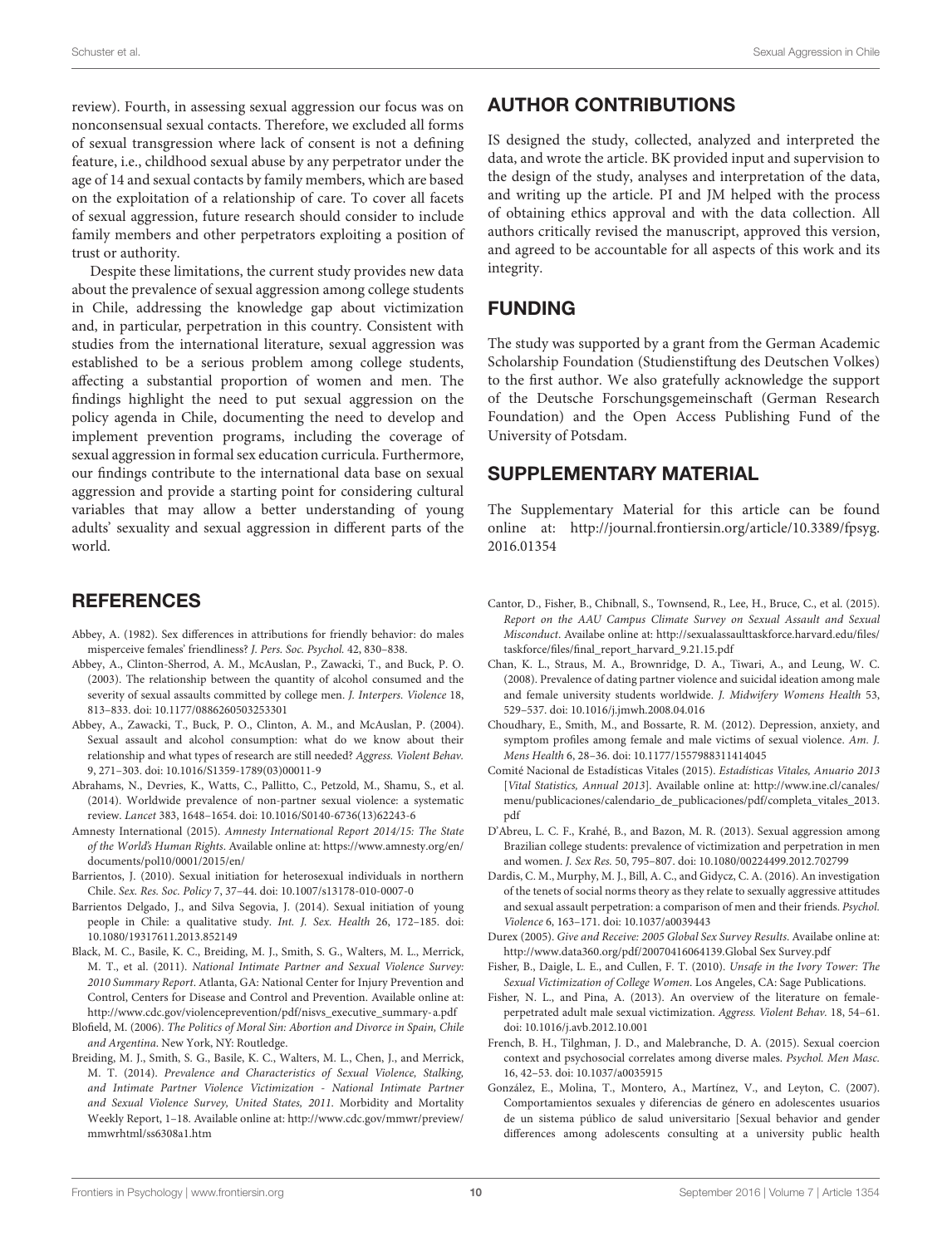system]. Rev. Méd. Chil. 135, 1261–1269. doi: 10.4067/S0034-988720070010 00005

- <span id="page-10-27"></span>Hines, D. A., Armstrong, J. L., Reed, K. P., and Cameron, A. Y. (2012). Gender differences in sexual assault victimization among college students. Violence Vict. 6, 922–940. doi: 10.1891/0886-6708.27.6.922
- <span id="page-10-17"></span>Ilabaca, P., Fuertes, A., and Orgaz, B. (2015). Impacto de la coerción sexual en la salud mental y actitud hacia la sexualidad: un estudio comparativo entre Bolivia, Chile y España [Impact of sexual coercion on mental health and attitude toward sexuality: a comparative study between Bolivia, Chile, and Spain]. Psykhe 24, 1–13. doi: 10.7764/psykhe.24.1.558
- <span id="page-10-15"></span>INJUV (2013). 7ma Encuesta Nacional de Juventud 2012 [7th National Youth Survey 2012]. Available online at: [http://www.injuv.gob.cl/portal/wp-content/](http://www.injuv.gob.cl/portal/wp-content/files_mf/septimaencuestanacionaljuventud2.pdf) [files\\_mf/septimaencuestanacionaljuventud2.pdf](http://www.injuv.gob.cl/portal/wp-content/files_mf/septimaencuestanacionaljuventud2.pdf)
- <span id="page-10-8"></span>Kolivas, E. D., and Gross, A. M. (2007). Assessing sexual aggression: addressing the gap between rape victimization and perpetration prevalence rates. Aggress. Violent Behav. 12, 315–328. doi: 10.1016/j.avb.2006.10.002
- <span id="page-10-19"></span>Koss, M. P. (1993). Detecting the scope of rape: a review of prevalence research methods. J. Interpers. Violence 8, 198–222. doi: 10.1177/0886260930080 02004
- <span id="page-10-21"></span>Koss, M. P., Abbey, A., Campbell, R., Cook, S., Norris, J., Testa, M., et al. (2007). Revising the SES: a collaborative process to improve assessment of sexual aggression and victimization. Psychol. Women Q. 31, 357–370. doi: 10.1111/j.1471-6402.2007.00385.x
- <span id="page-10-23"></span>Koss, M. P., Abbey, A., Campbell, R., Norris, J., Testa, M., Ullman, S., et al. (2008). Erratum: scoring based on individual items. Psychol. Women Q. 32, 493–493. doi: 10.1111/j.1471-6402.2008.00468.x
- <span id="page-10-3"></span>Koss, M. P., Gidycz, C. A., and Wisniewski, N. (1987). The scope of rape: incidence and prevalence of sexual aggression and victimization in a national sample of higher education students. J. Consult. Clin. Psychol. 55, 162–170. doi: 10.1037/0022-006X.55.2.162
- <span id="page-10-5"></span>Krahé, B., and Berger, A. (2013). Men and women as perpetrators and victims of sexual aggression in heterosexual and same-sex encounters: a study of first-year college students in Germany. Aggress. Behav. 39, 391–404. doi: 10.1002/ab.21482
- <span id="page-10-2"></span>Krahé, B., Berger, A., Vanwesenbeeck, I., Bianchi, G., Chliaoutakis, J., Fernández-Fuertes, A. A., et al. (2015). Prevalence and correlates of young people's sexual aggression perpetration and victimisation in 10 European countries: a multi-level analysis. Cult. Health Sex. 17, 682–699. doi: 10.1080/13691058.2014.989265
- <span id="page-10-20"></span>Krahé, B., de Haas, S., Vanwesenbeeck, I., Bianchi, G., Chliaoutakis, J., Fuertes, A., et al. (2016). Interpreting survey questions about sexual aggression in crosscultural research: a qualitative study with young adults from nine European countries. Sex. Cult. 20, 1–23. doi: 10.1007/s12119-015-9321-2
- <span id="page-10-1"></span>Krahé, B., Tomaszewska, P., Kuyper, L., and Vanwesenbeeck, I. (2014). Prevalence of sexual aggression among young people in Europe: a review of the evidence from 27 EU countries. Aggress. Violent Behav. 19, 545–558. doi: 10.1016/j.avb.2014.07.005
- <span id="page-10-22"></span>Krahé, B., and Vanwesenbeeck, I. (2016). Mapping an agenda for the study of youth sexual aggression in Europe: assessment, principles of good practice, and the multilevel analysis of risk factors. J. Sex. Aggress. 22, 161–176. doi: 10.1080/13552600.2015.1066885
- <span id="page-10-13"></span>Lehrer, E. L., Lehrer, V. L., and Krauss, R. (2009). Religion and Intimate Partner Violence in Chile: Macro- and Micro-Level Influences (IZA discussion papers, No. 4067). Available online at:<http://ftp.iza.org/dp4067.pdf>
- <span id="page-10-11"></span>Lehrer, J. A., Lehrer, E. L., and Koss, M. P. (2013a). Sexual and dating violence among adolescents and young adults in Chile: a review of findings from a survey of university students. Cult. Health Sex. 15, 1–14. doi: 10.1080/13691058.2012.737934
- <span id="page-10-18"></span>Lehrer, J. A., Lehrer, E. L., and Koss, M. P. (2013b). Unwanted sexual experiences in young men: evidence from a survey of university students in Chile. Arch. Sex. Behav. 42, 213–223. doi: 10.1007/s10508-012-0004-x
- <span id="page-10-31"></span>Macintyre, A. K.-J., Montero Vega, A. R., and Sagbakken, M. (2015). From disease to desire, pleasure to the pill: a qualitative study of adolescent learning about sexual health and sexuality in Chile. BMC Public Health 15:945. doi: 10.1186/s12889-015-2253-9
- <span id="page-10-16"></span>Maida, A. M., Vásquez, A., Herskovic, V., Calderón, J. L., Jacard, M., Pereira, A., et al. (2003). A report on student abuse during medical training. Med. Teach. 25, 497–501. doi: 10.1080/01421590310001606317
- <span id="page-10-0"></span>Martin, S. L., Macy, R. J., and Young, S. K. (2011). "Health and economic consequences of sexual violence," in Violence Against Women and Children, eds J. W. White, M. P. Koss, and A. E. Kazdin (Washington, DC: American Psychological Association), 173–195.
- <span id="page-10-35"></span>Mason-Jones, A. J., and Cabieses, B. (2015). Alcohol, binge drinking and associated mental health problems in young urban Chileans. PLoS ONE 10:e0121116. doi: 10.1371/journal.pone.0121116
- <span id="page-10-30"></span>Ministerio de Salud Subsecretaría de Salud Pública (2010). Ley Núm. 20.418. Fija Normas Sobre Información, Orientación y Prestaciones en Materia de Regulación de la Fertilidad [Law 20418: Set Standards for Information, Guidance, and Services Pertaining to Fertility Regulation]. Available online at: [https://www.leychile.cl/Navegar?idNorma](https://www.leychile.cl/Navegar?idNorma=1010482&idVersion=2010-02-02)=1010482&idVersion=2010-02-02
- <span id="page-10-14"></span>Morán Faúndes, J. M. (2013). Feminismo, Iglesia Católica y derechos sexuales y reproductivos en el Chile post-dictatorial [Feminism, Catholic Church, and sexual and reproductive rights in post-dictatorship Chile]. Rev. Estud. Fem. 21, 485–508. doi: 10.1590/S0104-026X2013000200004
- <span id="page-10-33"></span>Pedersen, W. (2014). Forbidden fruit? A longitudinal study of christianity, sex, and marriage. J. Sex Res. 51, 542–550. doi: 10.1080/00224499.2012.753983
- <span id="page-10-26"></span>Perilloux, C., Muñoz-Reyes, J. A., Turiegano, E., Kurzban, R., and Pita, M. (2015). Do (non-American) men overestimate women's sexual intentions? Evol. Psychol. Sci. 1, 150–154. doi: 10.1007/s40806-015-0017-5
- <span id="page-10-32"></span>Peter, J., and Valkenburg, P. M. (2016). Adolescents and pornography: a review of 20 years of research. J. Sex Res. 53, 509–531. doi: 10.1080/00224499.2016.1143441
- <span id="page-10-9"></span>Peterson, Z. D., Voller, E. K., Polusny, M. A., and Murdoch, M. (2011). Prevalence and consequences of adult sexual assault of men: review of empirical findings and state of the literature. Clin. Psychol. Rev. 31, 1–24. doi: 10.1016/j.cpr.2010.08.006
- <span id="page-10-24"></span>Reissing, E. D., Andruff, H. L., and Wentland, J. J. (2012). Looking back: the experience of first sexual intercourse and current sexual adjustment in young heterosexual adults. J. Sex Res. 49, 27–35. doi: 10.1080/00224499.2010. 538951
- <span id="page-10-37"></span>Rothman, E. F., Exner, D., and Baughman, A. (2011). The prevalence of sexual assault against people who identify as gay, lesbian or bisexual in the United States: a systematic review. Trauma Violence Abuse 12, 55–66. doi: 10.1177/1524838010390707
- <span id="page-10-28"></span>Russell, B. L., and Oswald, D. L. (2001). Strategies and dispositional correlates of sexual coercion perpetrated by women: an exploratory investigation. Sex Roles 45, 103–115. doi: 10.1023/A:1013016502745
- <span id="page-10-29"></span>Russell, B. L., and Oswald, D. L. (2002). Sexual coercion and victimization of college men: the role of love styles. J. Interpers. Violence 17, 273–285. doi: 10.1177/0886260502017003003
- <span id="page-10-34"></span>Saldivia, C., and Vizcarra, B. (2012). Consumo de drogas y violencia en el noviazgo en estudiantes universitarios del sur de Chile [Drug abuse and dating violence in university students in southern Chile]. Ter. Psicol. 30, 43–49. doi: 10.4067/S0718-48082012000200004
- <span id="page-10-25"></span>Schuster, I., Krahé, B., and Toplu-Demirtaş, E. (2016). Prevalence of sexual aggression victimization and perpetration in a sample of female and male college students in Turkey. J. Sex Res. doi: 10.1080/00224499.2016.1207057. [Epub ahead of print].
- <span id="page-10-36"></span>Straus, M. A. (2009). The national context effect: an empirical test of the validity of cross-national research using unrepresentative samples. Cross Cult. Res. 43, 183–205. doi: 10.1177/1069397109335770
- <span id="page-10-6"></span>Struckman-Johnson, C. (1988). Forced sex on dates: it happens to men, too. J. Sex Res. 24, 234–241. doi: 10.1080/00224498809551418
- <span id="page-10-4"></span>Swartout, K. M., Swartout, A. G., Brennan, C. L., and White, J. W. (2015). Trajectories of male sexual aggression from adolescence through college: a latent class growth analysis. Aggress. Behav. 41, 467–477. doi: 10.1002/ab.21584
- <span id="page-10-7"></span>Tomaszewska, P., and Krahé, B. (2015). Sexual aggression victimization and perpetration among female and male university students in Poland. J. Interpers. Violence. doi: 10.1177/0886260515609583. [Epub ahead of print].
- <span id="page-10-10"></span>Turchik, J. A., Hebenstreit, C. L., and Judson, S. S. (2016). An examination of the gender inclusiveness of current theories of sexual violence in adulthood: recognizing male victims, female perpetrators, and same-sex violence. Trauma Violence Abuse 17, 133–148. doi: 10.1177/1524838014566721
- <span id="page-10-12"></span>Ullman, S. E., Karabatsos, G., and Koss, M. P. (1999). Alcohol and sexual aggression in a national sample of college men. J. Interpers. Violence 14, 603–625. doi: 10.1177/088626099014006003